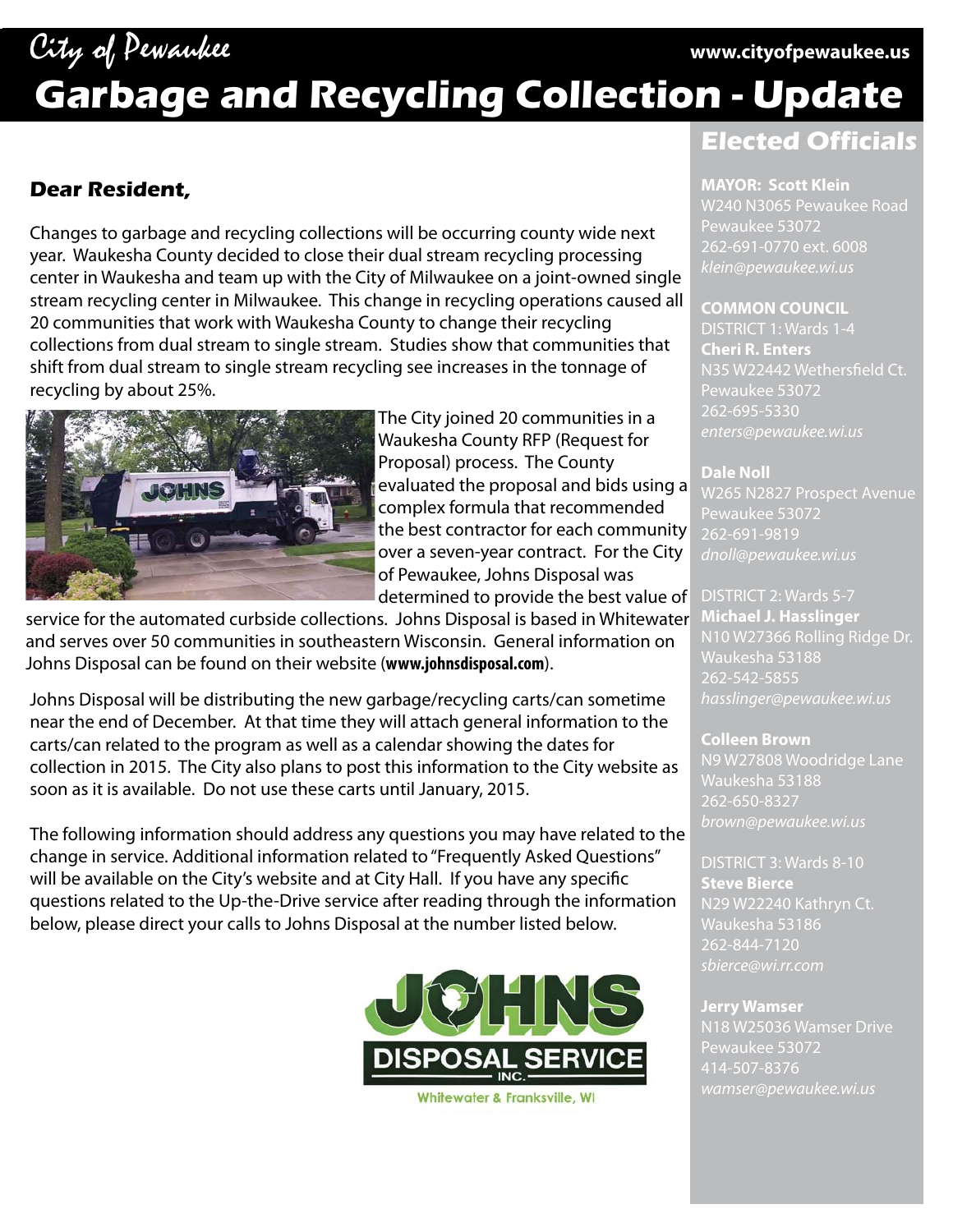## **2 Curbside Service www.cityofp**

#### **CURBSIDE SERVICES (BASIC SERVICE)**

The City has selected Johns Disposal for garbage and recycling collection starting January 1, 2015. Property owners will receive two carts, **one 64-gallon for garbage and one 96-gallon for recycling**, as pictured here. All property owners will be required to bring the new carts to the curb on garbage & recycling day. All garbage and recycling materials must be kept separate and placed inside their respective cart. Extra bags of garbage or recyclables that are outside the carts will not be taken. The lid of the cart does not have to be closed – it is OK if the lid is propped open by bags. Large collection items are outlined on page 4 under "Pickup of Bulky Items".



The carts are jointly owned by the City and Johns Disposal. Residents do not own the carts and they must stay with the property if residents move away. The cost for the carts is included in the basic service charge. However, if the carts are damaged, the resident will be responsible for paying for a replacement. *Garbage will be collected each week, recycling will be collected every other week.* Specific details including a calendar showing pickup dates for garbage and recycling will be attached to the new carts when they are delivered near the end of December. Information will also be posted to the City website at www.cityofpewaukee.us or available at City Hall.

The cost for curbside service in 2015 is \$155 per household unit, which you have already received a bill. For those property owners who have not paid by October 31, 2014, your fee will be placed on your property tax bill with no penalty or interest. The cost for curbside service is less than our prior service costs due to the efficiencies of using automated collection equipment.

*(In 2014 you paid \$195 for garbage service therefore residents will see a cost savings of \$40 by moving to curbside pickup).*

#### **Which way should the carts face when placed at the street?**

The cart should face the street so that the opening of the lid is on the street side. The handles and the hinge of the lid should be closer to the house. There will be instructions on the lid itself instructing which way to face it.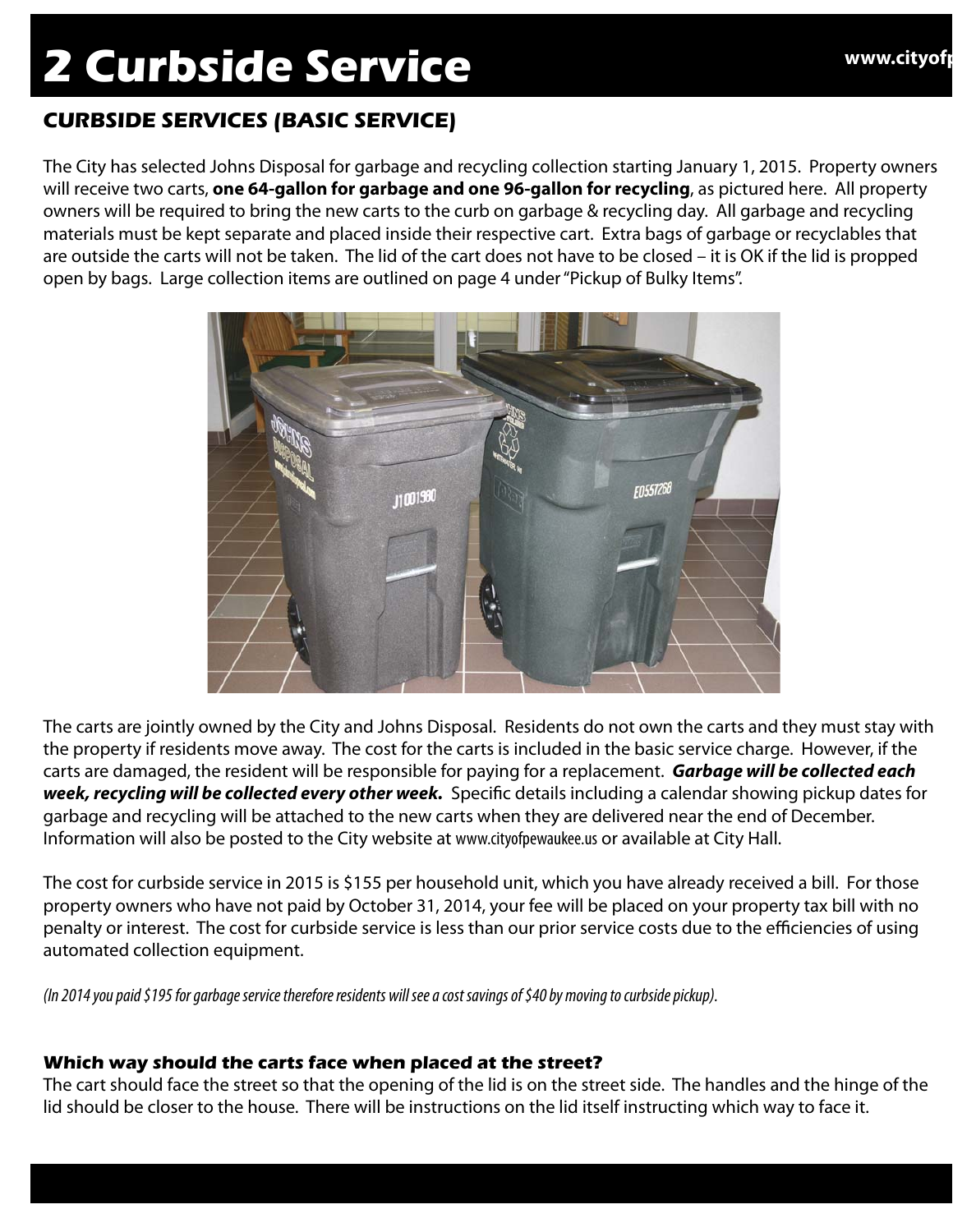# Pewaukee.us **Up The Drive Service 3** Up The Drive Service 3

The City is changing to a subscription basis for UTD service as all of the residents paid for this service in the past, but only about half of them actually used UTD service. Those who don't use the service will no longer be subsidizing those that do.



Property owners will be required to subscribe for UTD service. The UTD amount is in addition to the basic service charge. UTD will not receive the new carts that curbside will receive. All properties who select UTD will receive **one 32-gallon plastic can for recycling** *(as pictured here)* near the end of December. You must use your own cans for garbage. Large collection items are outlined on page 4 under "Pickup of Bulky Items".

The recycling can is jointly owned by the City and Johns Disposal. Residents do not own the can and it must stay with the property if residents move away. The cost for the can is included in the UTD service charge. However, if the carts are damaged, the resident will be responsible for paying for a replacement. All garbage and recycling must be kept separate and placed inside their respective can to be picked up. *Both garbage and recycling will be collected each week.* 

In 2015, UTD service will be billed an additional \$165.00 per year (\$13.75 per month) per household unit in addition to the basic service charge. Residents wishing to subscribe for UTD service must complete the form on Johns Disposal's website. Go to www.johnsdisposal.com – click on 'Garbage and Recycling' and then select 'Pewaukee – City'. All details related to UTD will be handled by Johns Disposal. If you do not have access to a computer and wish to sign up or if you have any questions, please contact **Johns Disposal at (262) 473-4700.**

If you are a "Snowbird" who leaves Wisconsin for the winter, you can suspend the subscribed UTD service for the time that you are away; however, there are several conditions that must be met. Johns Disposal will provide a seasonal discount for residents that are gone for no less than four consecutive weeks. Seasonal discounts are not available for the basic curbside service. Please contact Johns Disposal for additional information.

If you live in a Residential Condo on private streets and don't want the larger curbside trucks on those private streets, your Condo Association could subscribe to UTD service. Condominium developments on private streets are encouraged to negotiate a subscripted service as one entity through the condo association – the subscription cost for UTD depends on the density and number of condos receiving the service.

#### **SPECIAL HARDSHIP**

For those property owners who are unable to bring your carts to the curb due to handicap, disability, or age – you can complete a form requesting a special hardship. The form will require a doctor's certification and the doctor's office will then submit the form via a secure/confidential fax line or email directly to the City for approval. All completed applications will be kept confidential, maintained in a secure location, and will only be shared with those involved in making an assessment whether to approve or deny the application, or unless disclosure is required by law. Once approved, the name and address information will be forwarded to Johns Disposal. Johns Disposal will then roll your carts that you received for the basic service down to the curb at no extra cost to you. Once the carts have been emptied, Johns Disposal will then roll the carts back up the drive. The Special Hardship Form is enclosed for your convenience and can also be found on the City's website or picked up at City Hall.